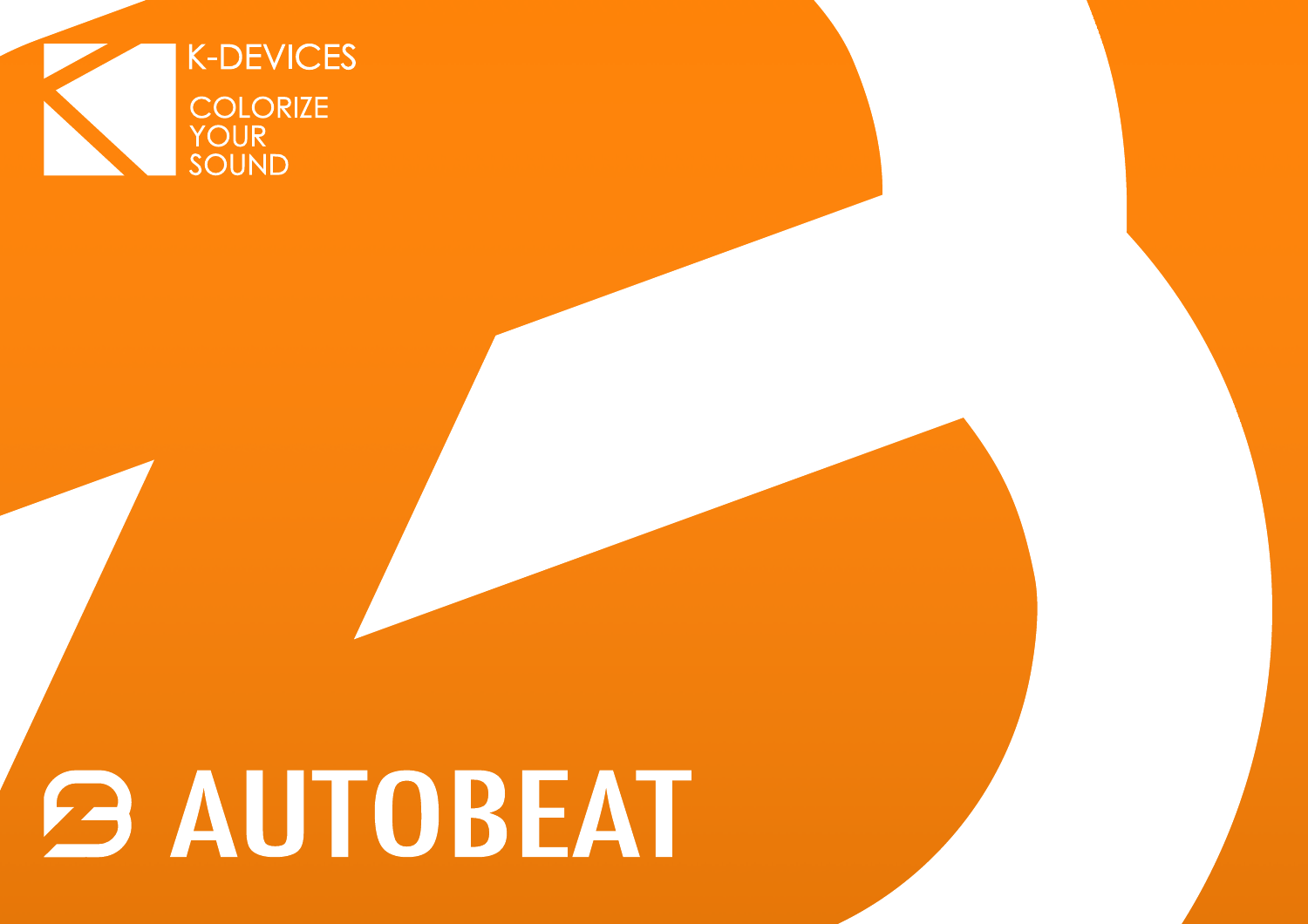Manual written by Alessio Santini and Simone Fabbri.

Manual Version 1.1 (10/2014) Product Version 1.1 (10/2014)

[www.k-devices.com](http://www.k-devices.com) - [support@k-devices.com](mailto:support@k-devices.com)

©K-Devices, 2013-2014. All rights reserved.

Content provided by:

Brian Funk a.k.a. AfroDJMac Federico Ascari Franz Rosati Giona Vinti a.k.a. Hyena Luca Mucci a.k.a. Piezo Noah Pred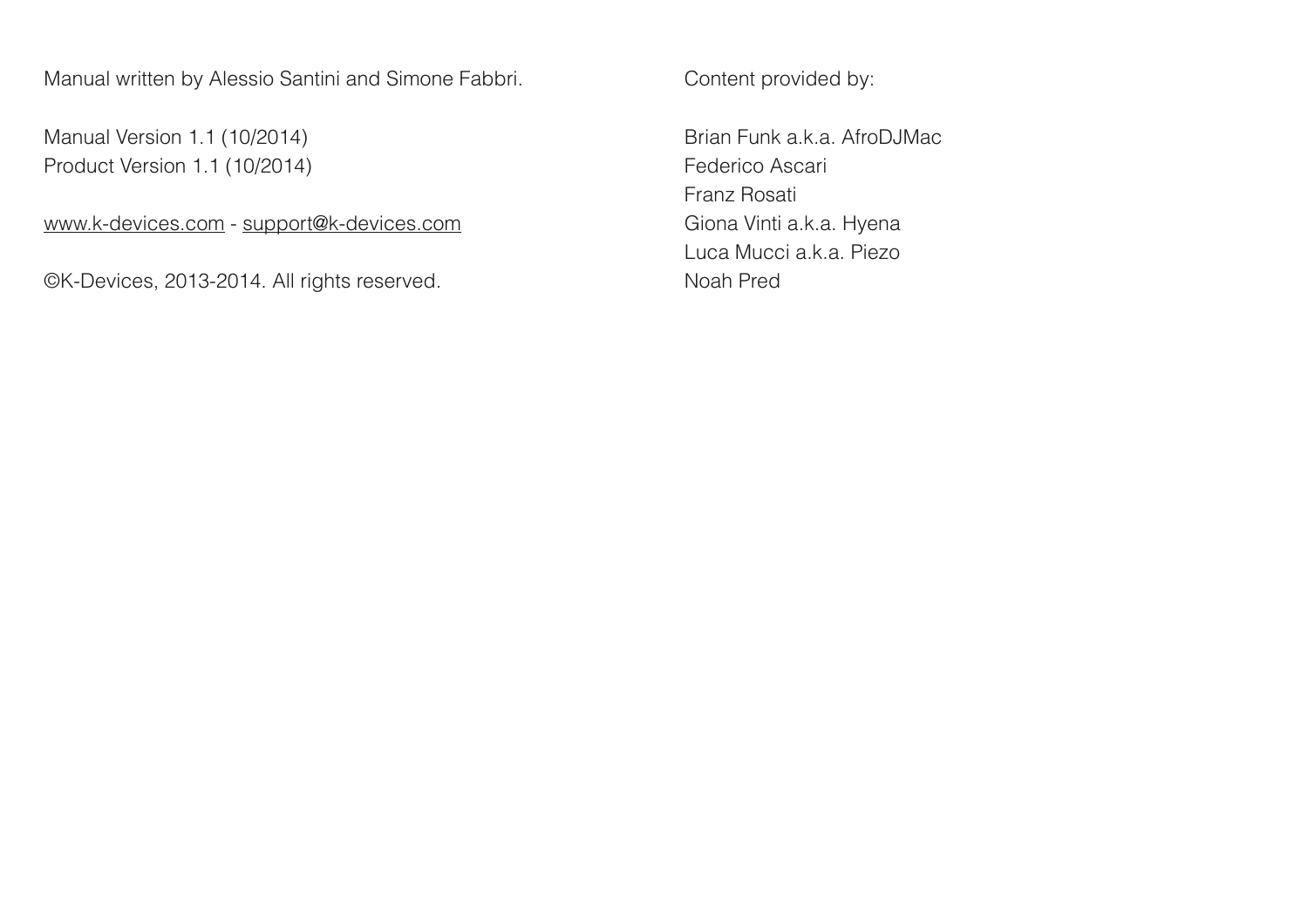# **INDEX**

|   | 1. THIS IS AUTOBEAT                            |                          |    |  |  |  |  |  |
|---|------------------------------------------------|--------------------------|----|--|--|--|--|--|
|   | 2. INSTALLATION                                |                          |    |  |  |  |  |  |
|   | 3. PACK CONTENTS                               |                          |    |  |  |  |  |  |
|   | 4. INTERFACE OVERVIEW                          |                          |    |  |  |  |  |  |
|   |                                                | 1. GLOBAL FUNCTIONS AREA |    |  |  |  |  |  |
|   | 2. PAD AREA                                    |                          | 8  |  |  |  |  |  |
|   | <b>INTEGRATION WITH DRUM RACK</b><br>$1 \quad$ | 8                        |    |  |  |  |  |  |
|   | 3. EDIT AREA                                   | 9                        |    |  |  |  |  |  |
|   | <b>MACRO</b><br>1 <sub>1</sub>                 | 9                        |    |  |  |  |  |  |
|   | 2. STEPS                                       | 10                       |    |  |  |  |  |  |
|   | 4. FILL AREA                                   |                          | 11 |  |  |  |  |  |
|   | 5. STORE AREA                                  |                          | 12 |  |  |  |  |  |
|   | 5. DRUM RACKS                                  |                          |    |  |  |  |  |  |
| 6 | OPEN SOUND CONTROL IMPLEMENTATION<br>15        |                          |    |  |  |  |  |  |
|   | 7. PUSH IMPLEMENTATION<br>21                   |                          |    |  |  |  |  |  |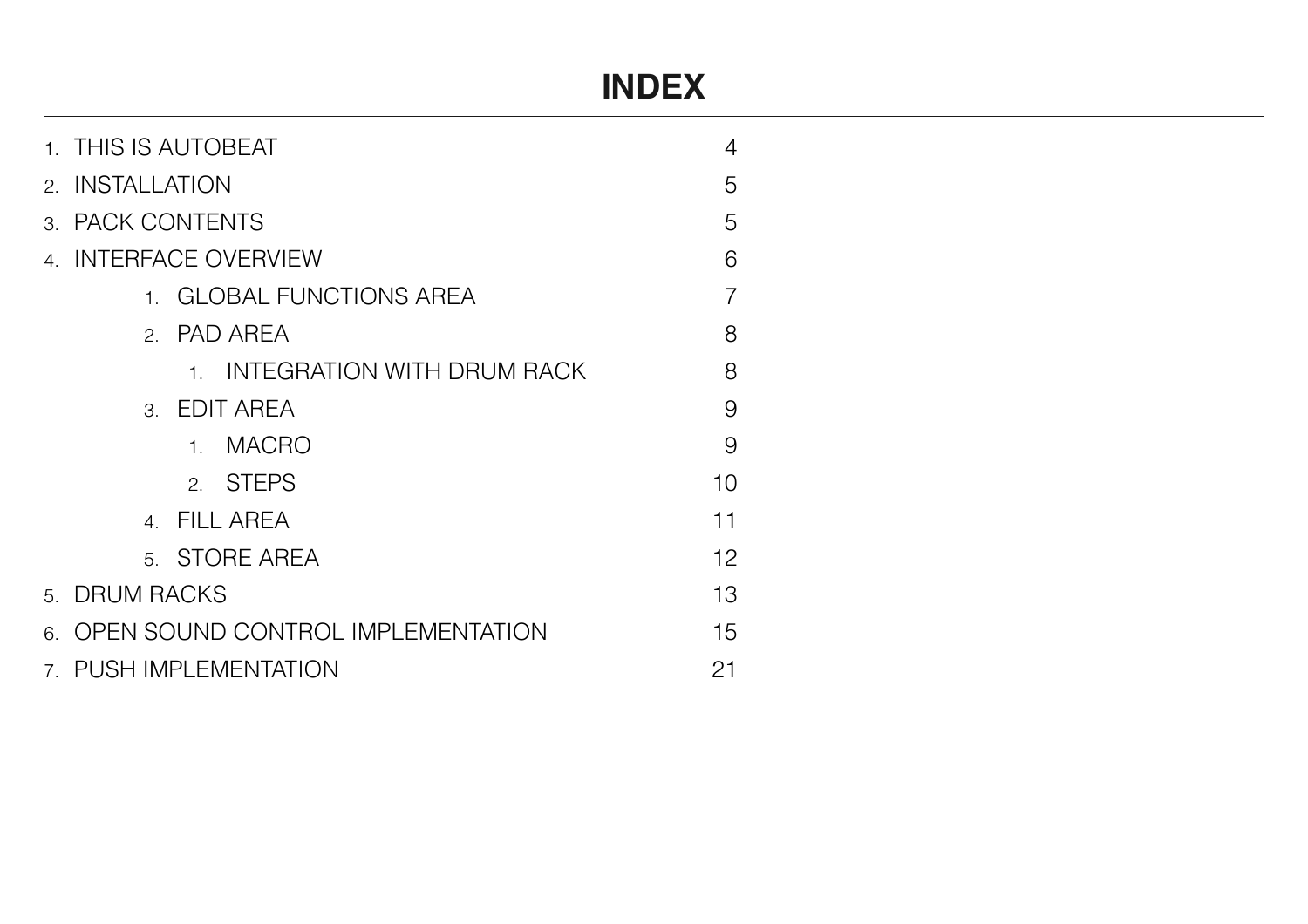# **1. THIS IS AUTOBEAT**

Thank you for choosing AutoBeat!

AutoBeat is a Max For Live MIDI device designed to easily create rhythmic beats of MIDI notes with variations, playing based on probabilities you will define.



This document will guide you through a complete overview of the product. After reading it, you should be able to use it on perfect, so we recommend that you take the time to read this guide in its entirely.

Ableton Live 9 and the Max For Live add-on are required (refer to our website to know which are the Live version supported for every released version): AutoBeat is a Max For Live device and works both on Mac OS® X and Windows®.

AutoBeat is currently available as single product.

Thanks to the Max For Live total integration, each AutoBeat parameter is described in the Live Info View.

We suggest to follow K-Devices via **Facebook**, [Twitter](http://www.twitter.com/kdevices/) or sign up our [Newsletter](http://eepurl.com/dA89L), in order to stay updated with K-Devices news and AutoBeat future updates.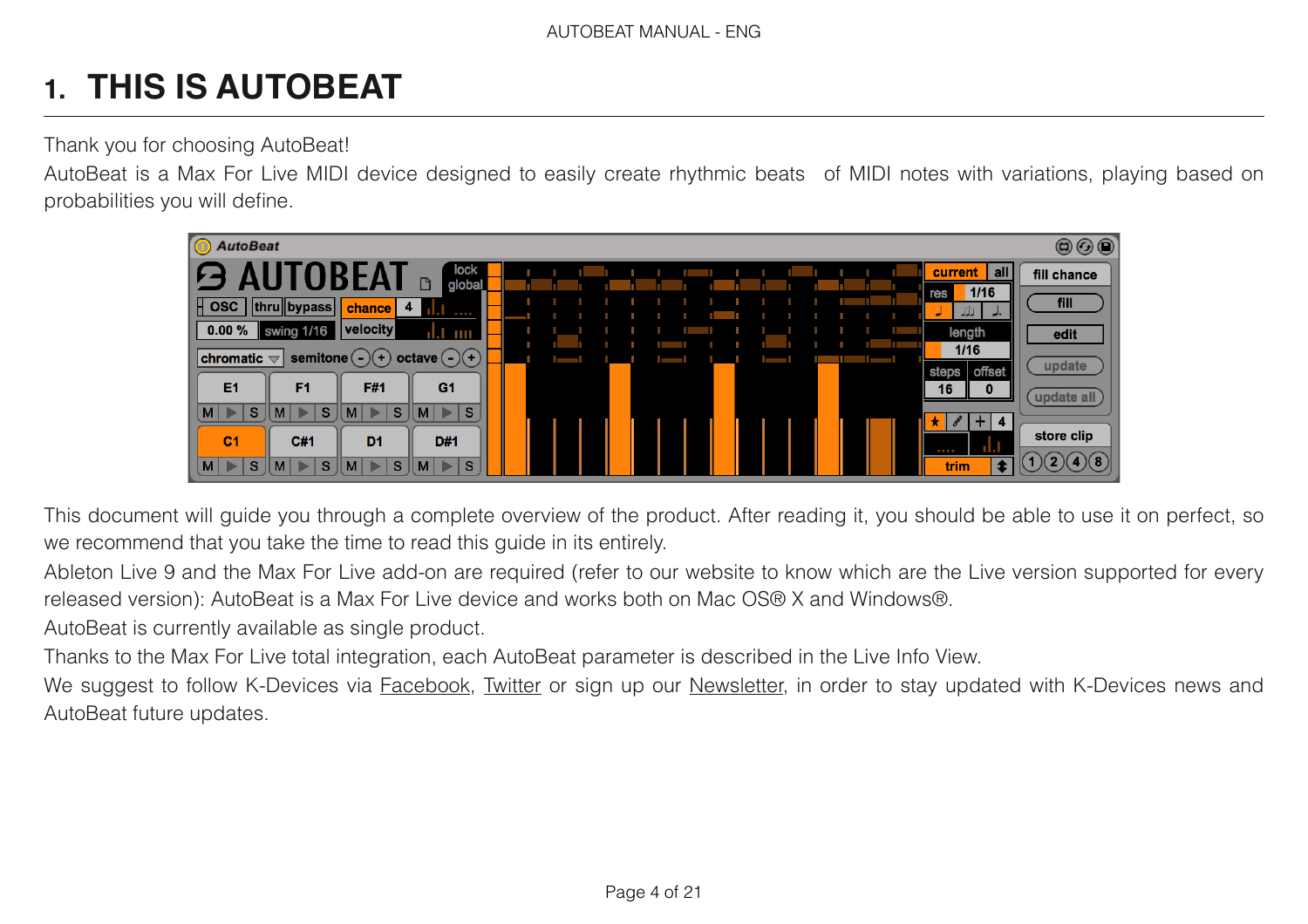# **2. INSTALLATION**

To install the device double click on the .alp file contained in the downloaded package. Device, presets, Instrument Racks, Drum Racks and Ableton Live Lessons will be automatically installed.

AutoBeat device will be installed in the Ableton Live Library: you can find it in the "packs" tab of the Live 9 browser.

# **3. PACK CONTENTS**

In addition to the Max For Live device, the AutoBeat pack contains:

- 15 presets;
- 40 Instrument Racks;
- 9 Drum Racks.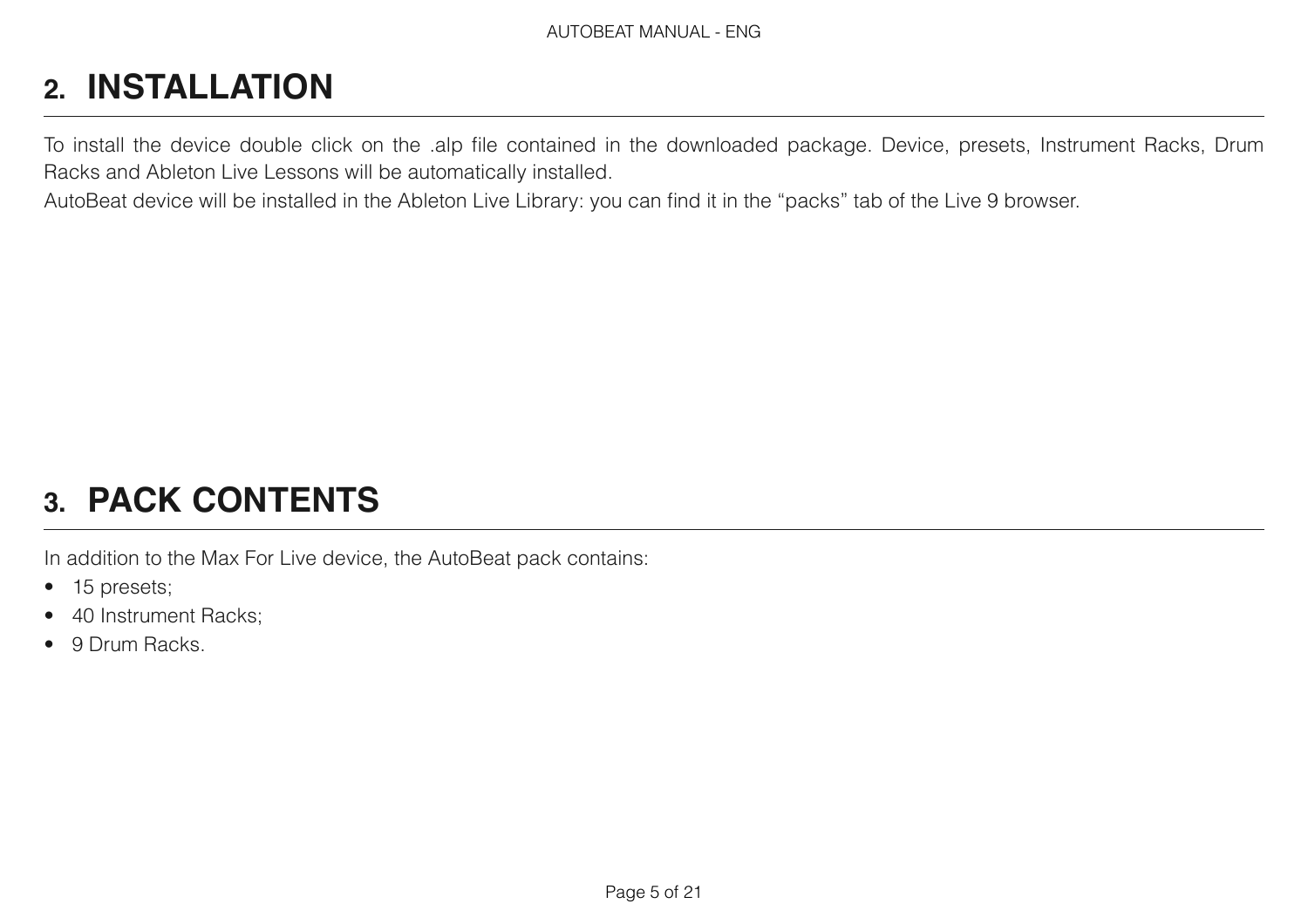# **4. INTERFACE OVERVIEW**

AutoBeat button shows the software version.

The small newfile icon, similar to a small paper sheet, sets all device parameter at their default value.

The interface is composed by five main areas:

- Global Functions Area;
- Pad Area;
- Edit Area;
- Fill Area;
- Store Area.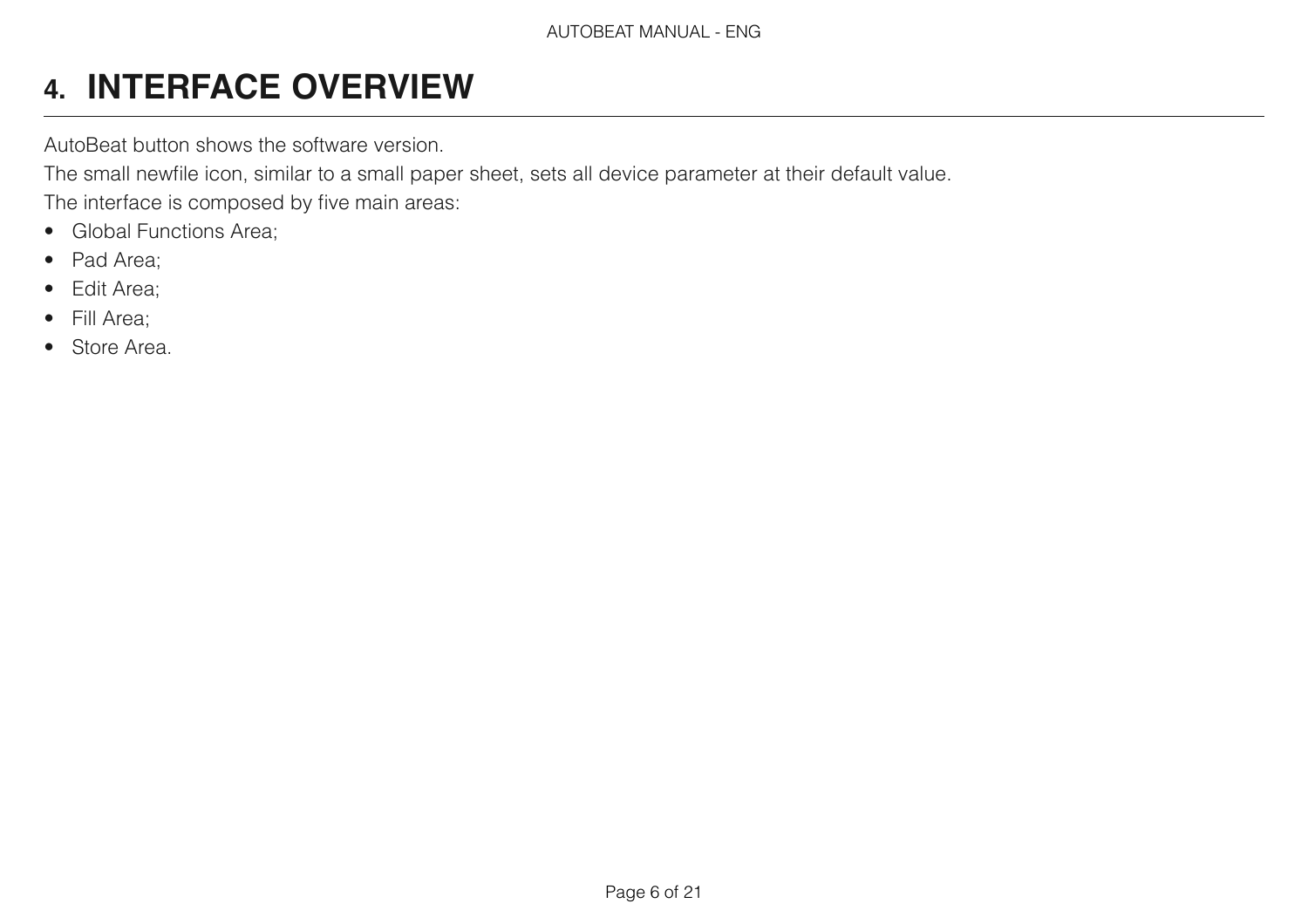# **1. GLOBAL FUNCTIONS AREA**

Parameters that affect all 8 voices are placed in the Global Functions Area.



**Swing** slider sets the swing amount applied to the pattern. Swing is based on the lower resolution in use by the 8 voices: its resolution is displayed as a description beside the swing parameter name. To modify this value just change the lower resolution in the 8 voices . لح and dotted notes لله and dotted notes و resolution only , excluding triplets لح see Edit Area Macro). Swing works and consider the normal note

**Chance/velocity** switch defines on which mode you want to act: it allows you to modify current steps. Depending on the selected mode, its steps increase width to allow editing and to improve visual feedback.

**Random** icon buttons **...** assign random values to all steps. **Reset** icon buttons ... set all chance steps to 0, and all velocity steps to 64. There are exclusive random buttons for chance and velocity steps.

The reset and random buttons work on all the step sequencers, except the one that have the **allow global edit** toggle deactivated (see the column of toggles in the right of this area).

Thru and bypass work as follow:

- thru: if active, allows incoming MIDI messages to pass thru the device;
- bypass: AutoBeat does not send generated MIDI notes.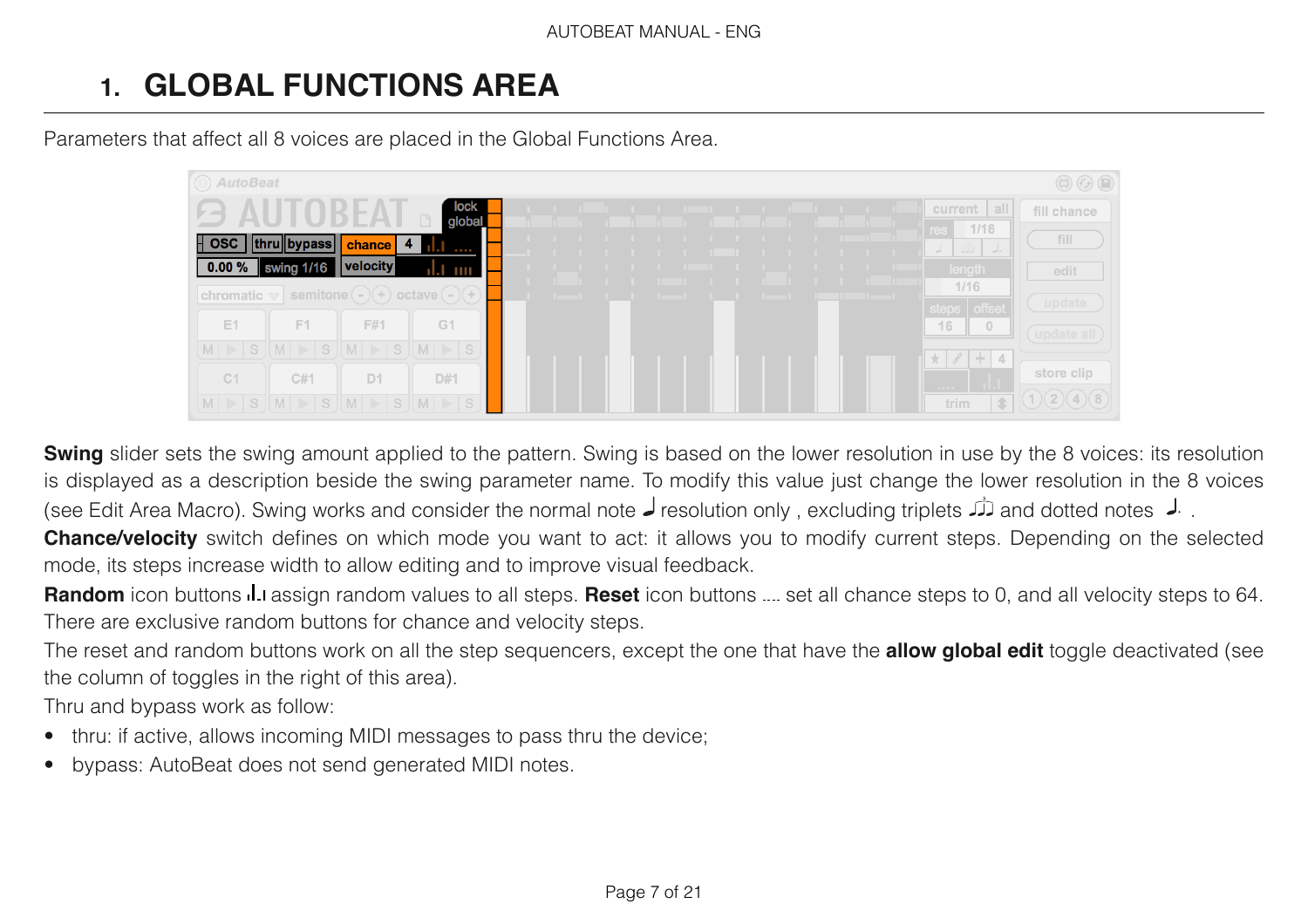## **2. PAD AREA**

| (C) AutoBeat                                                                                                                                                                                                                                                                                                                          | $\textcircled{\tiny{\textcircled{\tiny{+}}}}$                   |
|---------------------------------------------------------------------------------------------------------------------------------------------------------------------------------------------------------------------------------------------------------------------------------------------------------------------------------------|-----------------------------------------------------------------|
| lock<br>current all<br>RFA<br>.<br>.<br>.<br>レー<br>n<br>global                                                                                                                                                                                                                                                                        | fill chance                                                     |
| res<br>OSC   thru   bypass  <br>$ $ chance $ $ 4<br>ا.ار<br>J                                                                                                                                                                                                                                                                         | 1/16<br>fill<br>$\begin{array}{c c c c c c} \hline \end{array}$ |
| swing 1/16 <b>Velocity</b><br>$0.00\%$<br>length<br><u>the contract of the contract of the contract of the contract of the contract of the contract of the contract of the contract of the contract of the contract of the contract of the contract of the contract of the contract </u><br>d.Luur<br>.<br>and the state<br>.<br>1/16 | edit                                                            |
| semitone $(-)(+)$ octave $(-)(+)$<br>$ $ chromatic $\mathbf{r}$<br><b>The Committee of the Committee</b><br><b>The Company</b><br>steps   offset                                                                                                                                                                                      | update                                                          |
| <b>E1</b><br>F <sub>1</sub><br>F#1<br>G <sub>1</sub><br>16                                                                                                                                                                                                                                                                            | $\overline{0}$<br>update all                                    |
| S<br>$M \geqslant S$<br>$\mathbf{s}$<br> M <br><sub>S</sub><br>M<br>$\blacktriangleright$<br>$\star$ $\ell$ + 4                                                                                                                                                                                                                       | store clip                                                      |
| C#1<br>C <sub>1</sub><br>D <sub>1</sub><br>D#1<br>.<br>S<br>S<br>$M \geqslant S$<br>trim<br>S.<br>$\mathbf{r}$<br>$\vert M \vert$                                                                                                                                                                                                     | 0(2)(4)(8)<br>金                                                 |

In this area you can manage MIDI notes created by AutoBeat.

To change the notes in use, just click on the **note pad** then click and drag on the MIDI note name. You can even use the **quick note setup** menu, which sets all the note pads with default setups scales, based on the root note selected (the note pad in the bottom left). **Octave** and **semitone** + and - are useful to transpose all the eight note pad of one octave or of a semitone with just a click.

Each note pad is provided with **mute** and **solo** buttons: activating mute for one or more voices, you can block the output of these MIDI notes. Solo is exclusive by default. To solo more than one voice at a time just hold down cmd key (OsX) or ctrl (Win).

Between mute and solo, there is the **play** button: this is helpful as preview (create a MIDI note just clicking on it) or as a visual feedback: each time a MIDI note on is generated the button lights e and it turns off when the relative MIDI note off message is sent.

#### **1. INTEGRATION WITH DRUM RACK**

AutoBeat works great with any live instrument or third party plugin: it can work with synthesizers or sampler but it has been designed for beat oriented instruments. That's why we added some special features if used with Ableton Live Drum Rack, in order to improve your experience with it!

Just place a Drum Rack in the same track with AutoBeat and:

• note pads will be updated displaying the name of the sample used in the relative MIDI note;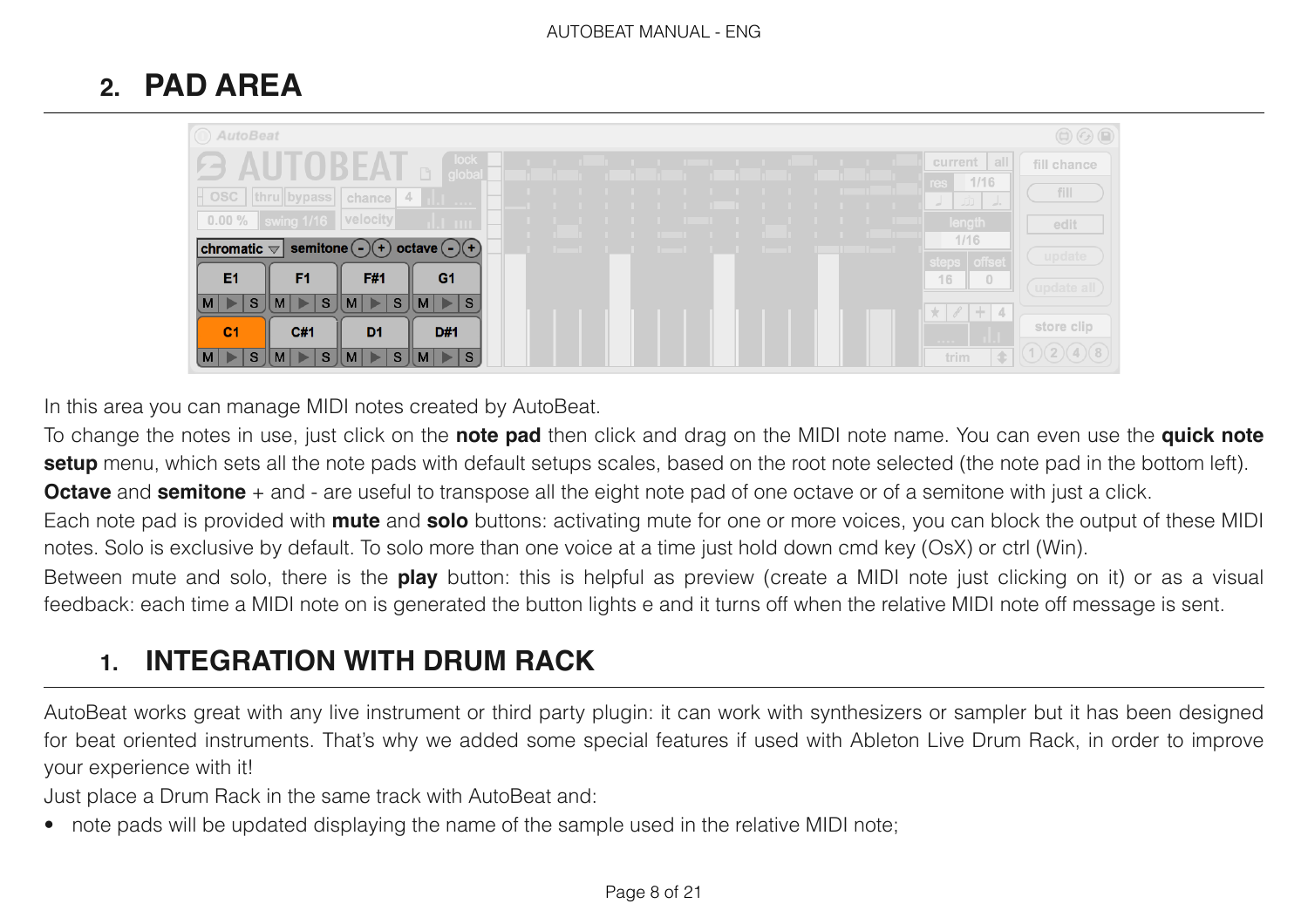• even Drum Rack can select note pads in AutoBeat; this is really helpful since when editing a drum pad in the drum rack, AutoBeat will updated displaying all the settings for that drum pad.

If a Drum Rack is placed in an Instrument Rack, we suggest to move AutoBeat in it.

## **3. EDIT AREA**

In this area you will find all the parameters needed to modify each single voice (chance or velocity step sequencers, and several functions). It can be split in two sub parts: macro hosts all the parameters on the right, and steps, with its step sequencers on the left.



To select a voice (and to edit it) just click on a note pad or on a step sequencer (inactive step sequencers are darker than the active one, in order to improve the visual feedback).

## **1. MACRO**

Macro parameters refer to the selected voice and acts on it only when the mode **current** is selected. Otherwise, if **all** is selected, it acts on all the 8 voices.

Two parameters are placed in the resolution panel: these define the time resolution. You can choose it using the slider (1/32 - 1/1), and then define its mode via the triple switch (normal notes , triplets , dotted).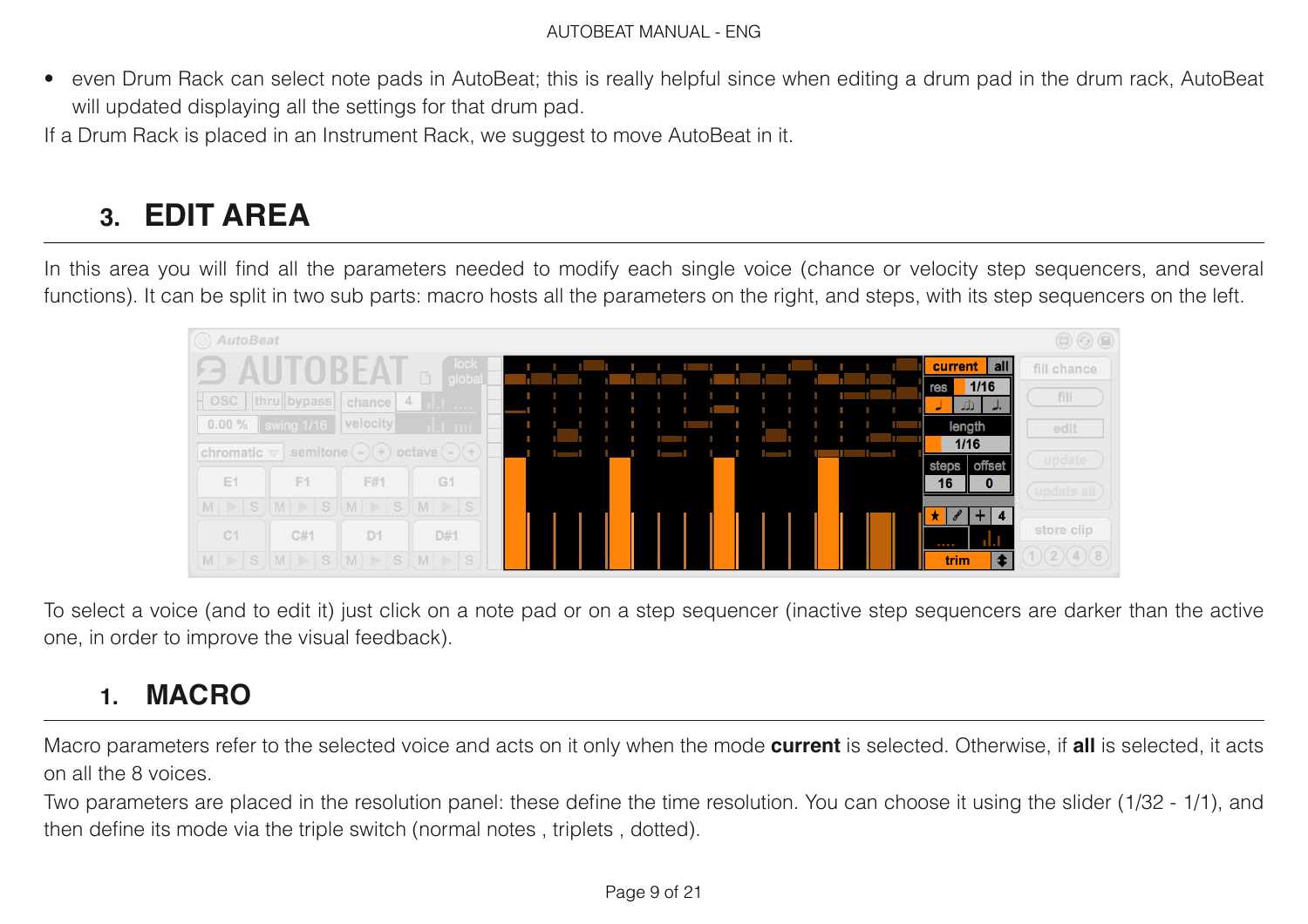Length defines the length of the MIDI notes generated: this parameter is really helpful if AutoBeat is used with non percussive instruments (bass lines, arpeggiators and so on).

**Clear** e **random** buttons, acts on the steps of the mode defined in the chance/velocity switch only. Clear sets to a 0 all the steps.

Random (in chance mode) has different modes, defined by the three way switch in the bottom:

- **new** randomizes the steps number set in the numbox and sets the other to 0;
- **chain** observes the steps with value different from 0 and randomizes their value;
- **add** adds to the current configurations random steps (according to the steps number set in the numbox), replacing only the steps with value equal to 0 (it is obviously irrelevant if all the steps have value different from 0).

Random (in velocity mode) uses two values to define the randomized **range**. The left one is the minimum, while the right one is the maximum.

**Steps** and **offset** define which and how many steps are active (playing).

**Trim/continued** sets the mode for the global step modification, dragging up or down the up/down button:

- trim: each time a step reaches the minimum or maximum edge, AutoBeat keeps their original difference value. In this way, you can bring back the configuration without "rectifying" the steps values;
- continued: each time a step exceed the minimum or maximum edge, it takes the opposite value, continuing increasing or decreasing its value.

## **2. STEPS**

Step sequencers allow to edit each step of the selected voice using the mouse. Modifications acts on the steps of the selected mode (chance/velocity) only; the steps of the selected mode are highlighted with a bigger width, but you always can see in background values of the inactive mode. Velocity steps use a different color than chance steps, and are always placed at their right.

Chance steps defines the amount of chance for the MIDI note messages to be triggered: from 0% (so no chance to trigger the note on that step) until 100% (this step will always trig a MIDI note, with velocity depending on the value of that step in

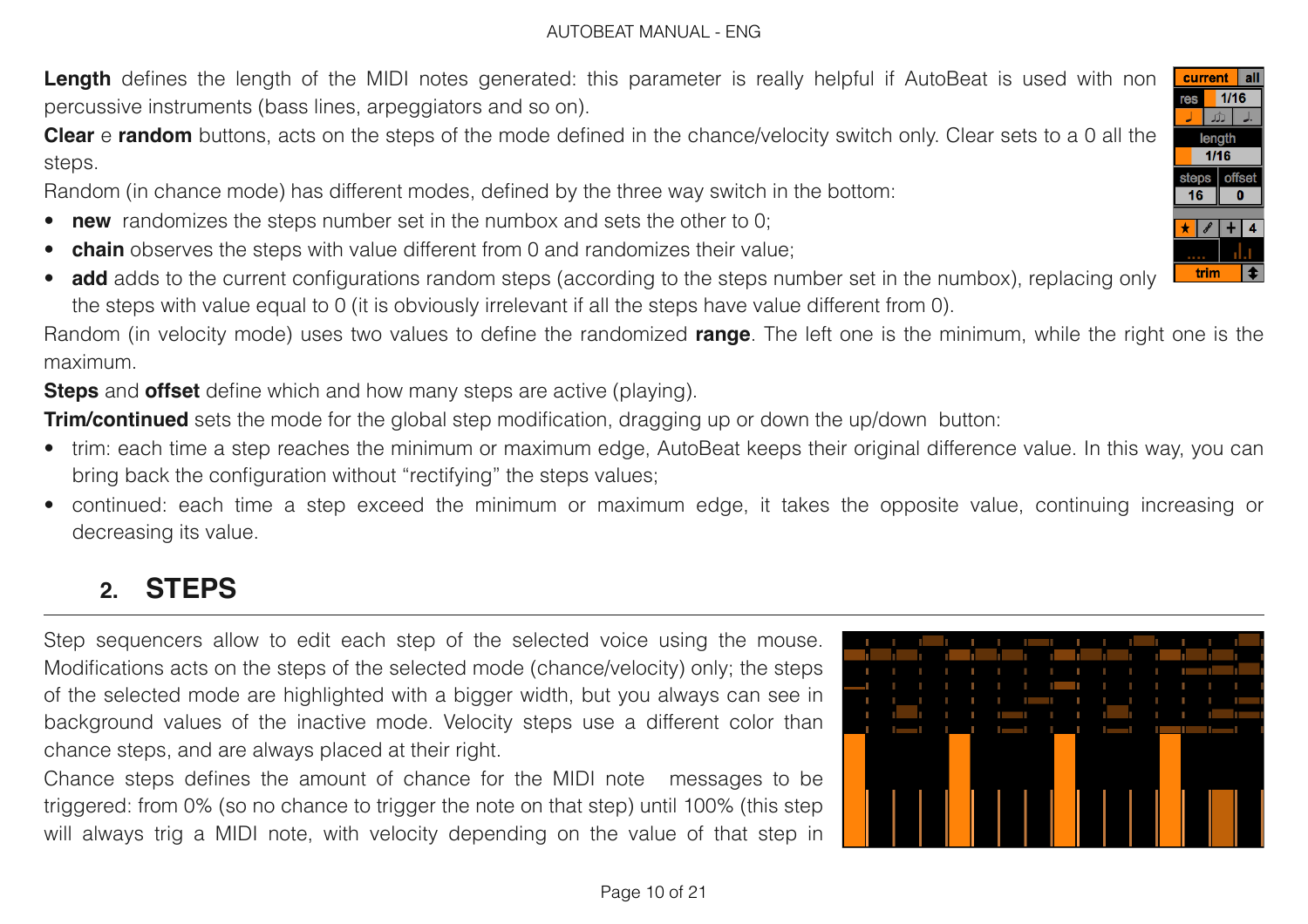velocity mode).

Velocity steps defines the velocity of the possible MIDI note. It is important to consider that steps with velocity equal to 0% and chance 100% will never play, because they would create a MIDI note with velocity equal to 0, or a note off.

## **4. FILL AREA**



This section is designed to allow creating a variation for chance parameters, recallable with a click. It can be used to create fill to change the main pattern and switch back from it on the fly.

**Fill** button activates the variation.

Activating **edit**, AutoBeat enters in edit mode: chance steps change color, becoming red, and the playhead disappears, to indicate that AutoBeat is not currently playing the steps you are looking at. We designed the edit mode to allow editing while playing, with no note interruptions. The chance configuration edited in this mode is the one that will be played using fill.

Update buttons are useful to create a fill based on the main pattern:

- **update** copy all the steps of the main pattern in the fill pattern (only on the selected voice);
- **update all** does the same for all the 8 voices.

Clicking update all, you can obtain the same pattern as the main chance: then you can edit it only where it needs attention.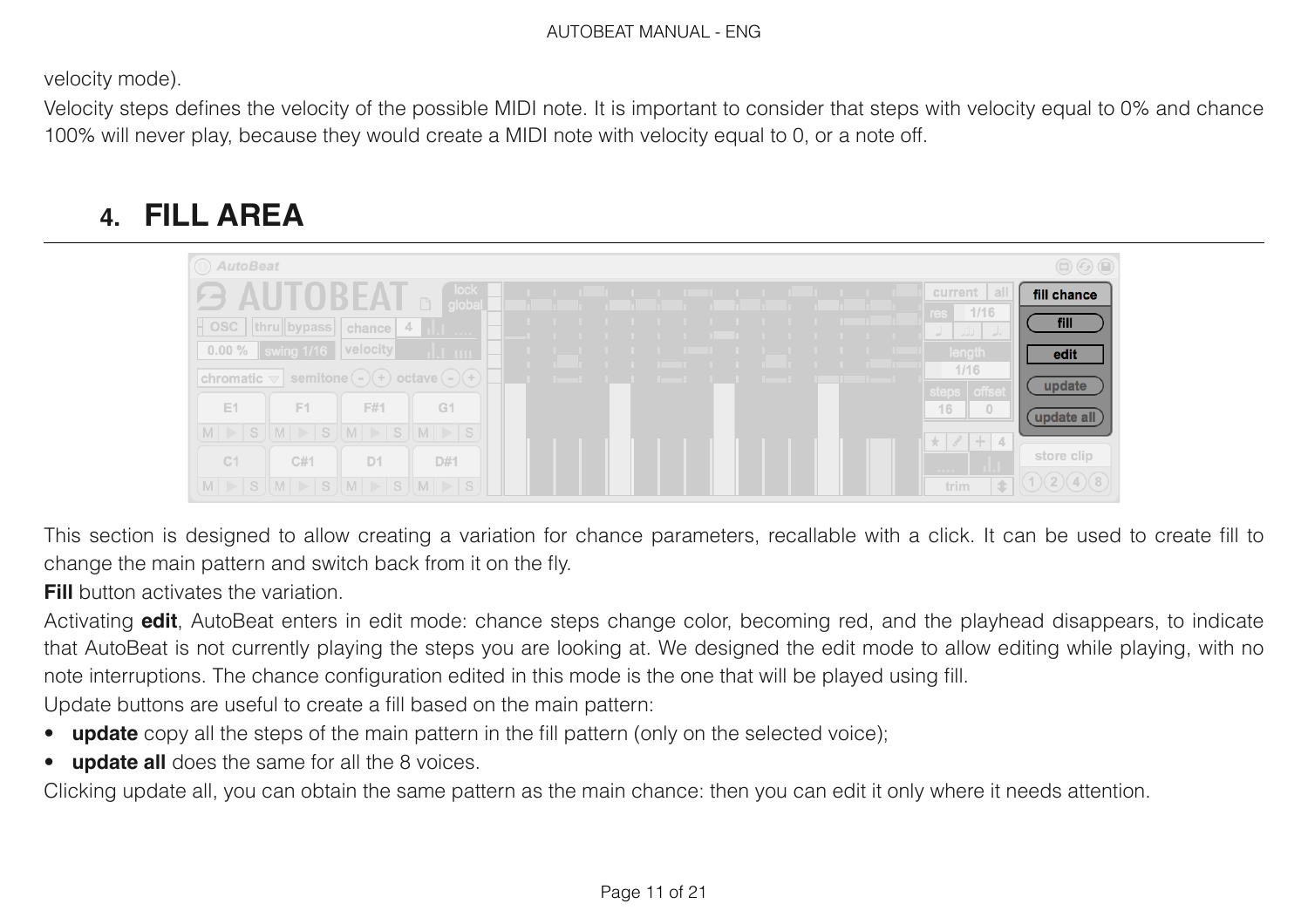## **5. STORE AREA**

Store Area transforms AutoBeat in a full featured MIDI composition assistant.



As soon as you created a pattern, you can store it clicking on the store buttons to create MIDI clip of 1, 2, 4, or 8 bars. These clips are filled with MIDI notes depending on the AutoBeat setup you used, on probability, velocity, mute status and so on... Clips are created in the first empty slot in the used track.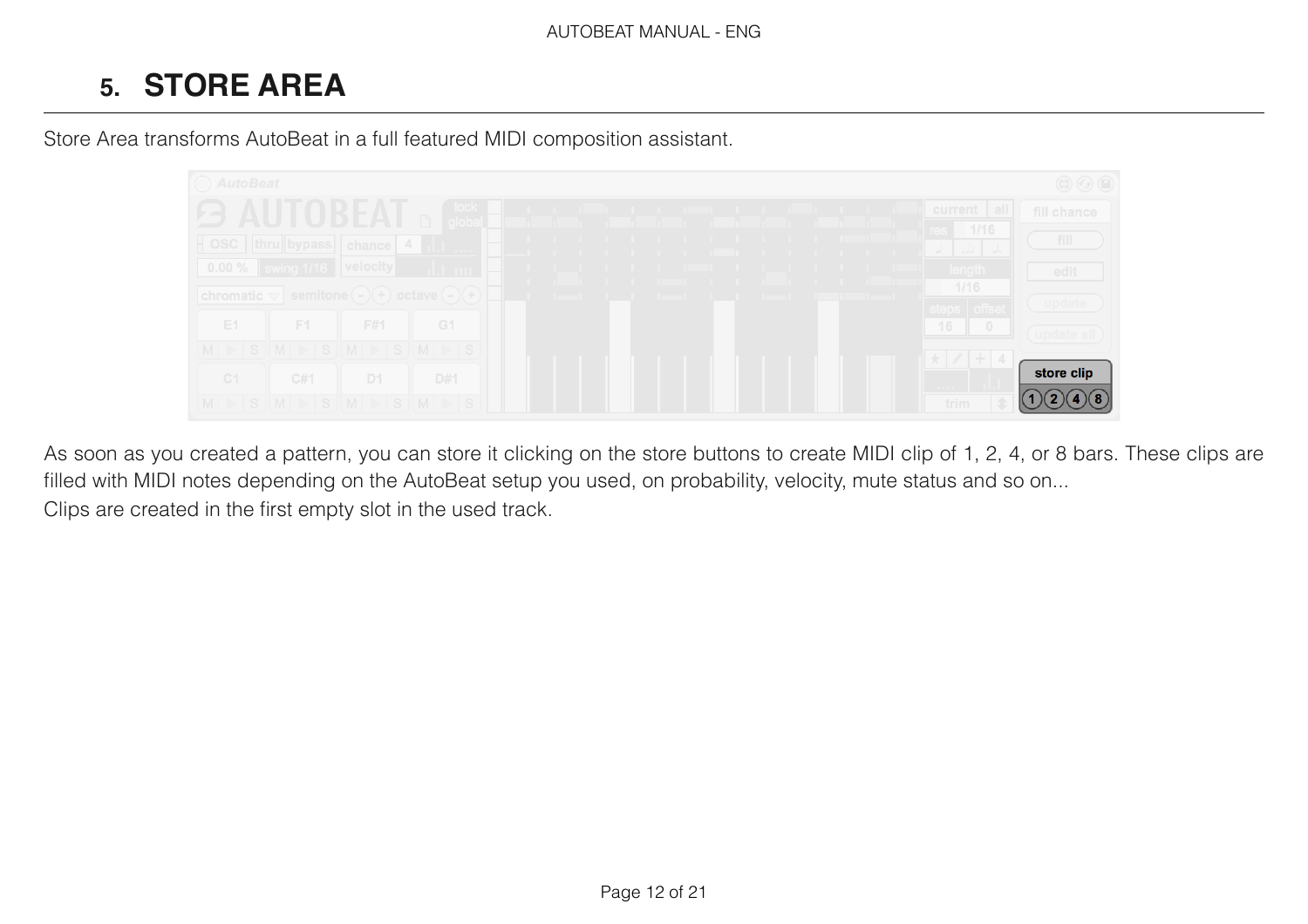# **5. DRUM RACKS**

AutoBeat includes 40 Instrument Rack presets realized with AutoBeat and 9 exclusive Drum Racks.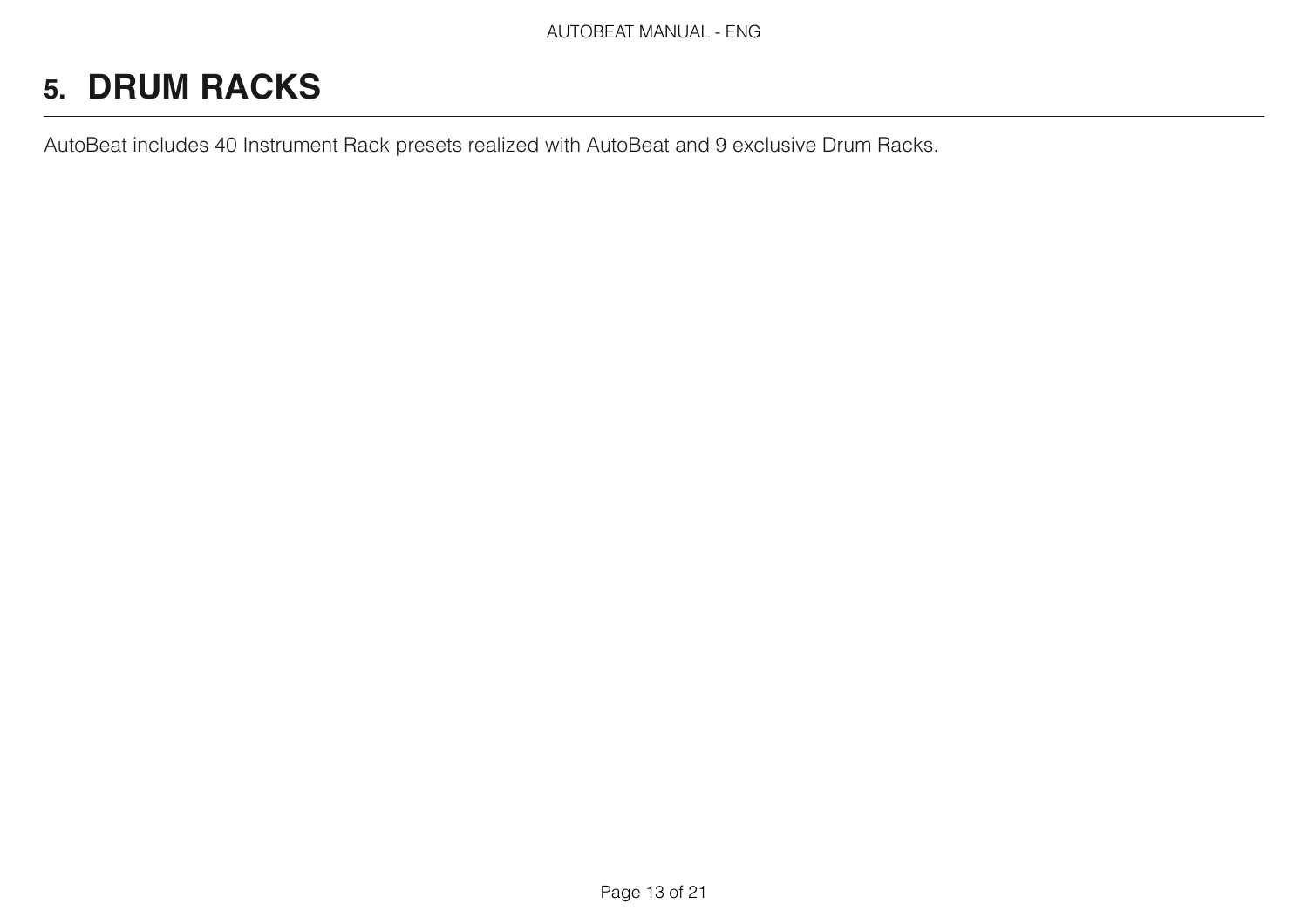- Concretism Concretism is a Drum Rack designed for AutoBeat by K-Devices and Federico Ascari. All sounds have been created using metal pieces, woods and objects you can find in a repair shop, including welding tools.
- nz tx nz tx is a Drum Rack designed for AutoBeat by Franz Rosati, sound/visual artist, electronic music producer and composer. All sounds have been created on a Yamaha Tx81z FM synth, then edited in Ableton Live.
- sydrums Sydrums is a Drum Rack specially designed for AutoBeat by Giona Vinti, aka Hyena, electronic music producer and Ableton Live Certified Trainer.

All sounds were meticulously crafted on a vintage FM synthesizer, the great Yamaha SY99, then recorded in 24 bit format with 4 different layers of velocity to recreate the subtle variations generated by velocity in an FM algorithm and give more dynamic fun.

The drum rack was then enriched with Ableton Audio Effects, carefully mapped to macros to twist and mangle your drum patterns in subtle or extreme ways.

Vinyl & Chippy Vinyl and Chippy are two Drum Racks designed for AutoBeat by AfroDJMac, songwriter, producer, Ableton Certified Trainer.

> The racks offer control over each individual sound, as well as built in audio effects. All sounds are used with permission from "99 Drum Samples" by Tomislav Zlatic from the site http://99sounds.org .

Cut Kit & Dub Kit Cut Kit and Dub Kit are two Drum Racks designed for Autobeat by producer, remixer and Certified Ableton Trainer Noah Pred.

The analog source material was generated with an Elektron Analog RYTM, recorded at 24 bits and digitally processed for maximum impact. Experiment with the macros for futuristic electro sounds and extra dub adventures.

My Shiny Green Car & My Shiny Green Car and Dank Veg are two Drum Racks designed for AutoBeat by Luca Mucci, aka Piezo, electronic music producer, dj and Ableton Certified Trainer.

Dank Veg Sounds have been created with a DSI Tempest, a Modulus 002, some field recordings and other processed samples: Drum Racks also include some Ableton audio effects.

Macros play a fundamental role on the presets: map them to a MIDI controller and have fun.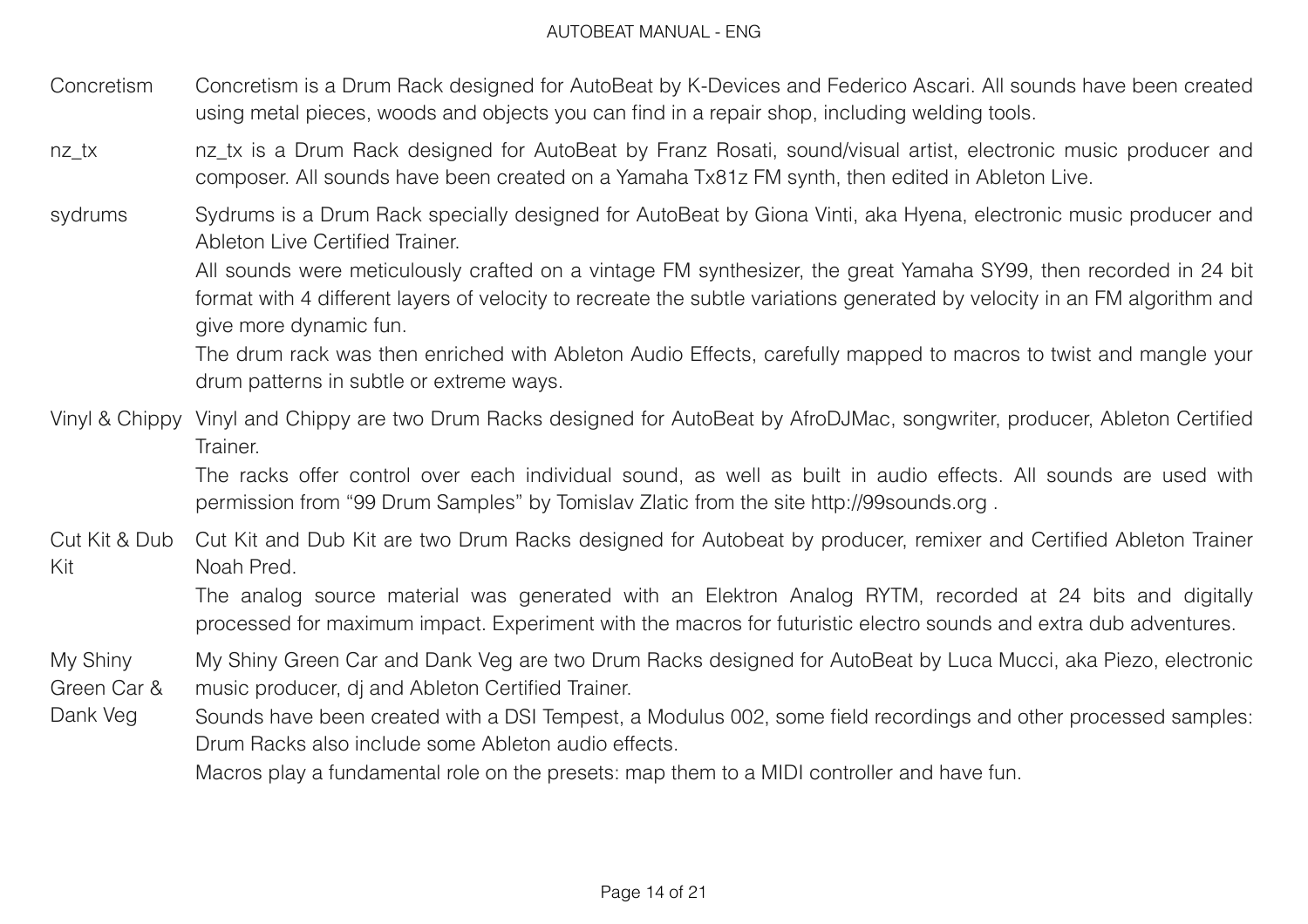# **6. OPEN SOUND CONTROL IMPLEMENTATION**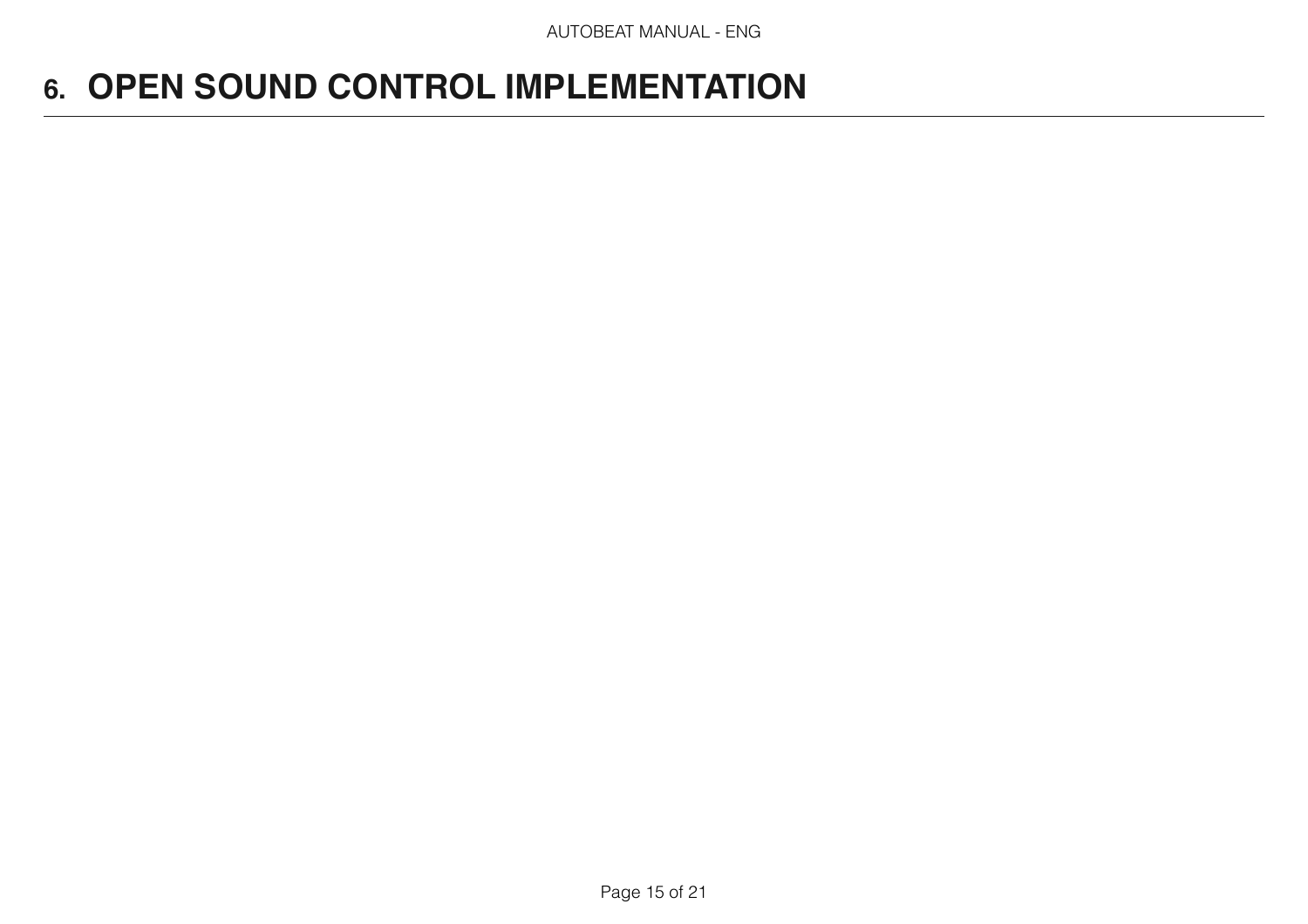| <b>OSC</b> address      | data type      | range          |              | interp.                     |            |            |                                      |  |  |
|-------------------------|----------------|----------------|--------------|-----------------------------|------------|------------|--------------------------------------|--|--|
| (add /herse/ as prefix) |                | min            | max          | exp.                        | out in     |            | description                          |  |  |
| bypass                  | int            | $\mathsf O$    | $\mathbf{1}$ | $\blacksquare$              | $\bigcirc$ | $\bigcirc$ |                                      |  |  |
| chance_vel              | int            | $\mathsf O$    | $\mathbf{1}$ | $\overline{\phantom{a}}$    | $\bigcirc$ | $\bigcirc$ |                                      |  |  |
| clear_chance            | int            | $\mathsf O$    | $\mathbf{1}$ | $\blacksquare$              | X          | O          | works on transition from 0 to 1      |  |  |
| default_vel             | int            | $\overline{O}$ | $\mathbf{1}$ | $\blacksquare$              | X          | $\circ$    | works on transition from 0 to 1      |  |  |
| fill/fill_trigger       | int            | $\overline{O}$ | $\mathbf{1}$ | $\sim$                      | $\bigcirc$ | $\bigcirc$ |                                      |  |  |
| fill/fill_edit          | $\mathsf{int}$ | $\overline{O}$ | $\mathbf{1}$ | $\overline{\phantom{a}}$    | $\circ$    | $\bigcirc$ |                                      |  |  |
| fill/update             | $\mathsf{int}$ | $\mathbf 0$    | $\mathbf{1}$ | $\overline{\phantom{a}}$    | O          | O          | works on transition from 0 to 1      |  |  |
| fill/update_all         | int            | $\overline{O}$ | $\mathbf{1}$ | $\sim$                      | $\bigcirc$ | $\circ$    | works on transition from 0 to 1      |  |  |
| midi_thru               | int            | $\mathsf O$    | $\mathbf{1}$ | $\overline{\phantom{a}}$    | $\bigcirc$ | $\bigcirc$ |                                      |  |  |
| notes/note1/mute1       | int            | $\overline{0}$ | $\mathbf{1}$ | $\blacksquare$              | $\circ$    | $\circ$    | Mute this drum pad.                  |  |  |
| notes/note1/notepad1    | int            | $\mathsf O$    | 17           | $\overline{a}$              | $\bigcirc$ | O          | Sets the note used by this drum pad. |  |  |
| notes/note1/solo1       | int            | $\mathsf O$    | $\mathbf{1}$ | $\overline{\phantom{a}}$    | $\bigcirc$ | $\circ$    | Solo this drum pad.                  |  |  |
| notes/note2/mute2       | $\mathsf{int}$ | $\mathsf O$    | 1            | $\overline{\phantom{a}}$    | $\bigcirc$ | O          | Mute this drum pad.                  |  |  |
| notes/note2/notepad2    | int            | $\overline{O}$ | 17           | $\overline{\phantom{a}}$    | $\bigcirc$ | $\circ$    | Sets the note used by this drum pad. |  |  |
| notes/note2/solo2       | int            | $\mathsf O$    | $\mathbf{1}$ | $\blacksquare$              | $\bigcirc$ | $\bigcirc$ | Solo this drum pad.                  |  |  |
| notes/note3/mute3       | int            | $\mathsf O$    | $\mathbf{1}$ | $\sim$                      | $\bigcirc$ | O          | Mute this drum pad.                  |  |  |
| notes/note3/notepad3    | $\mathsf{int}$ | $\mathbf 0$    | 17           | $\overline{\phantom{a}}$    | $\circ$    | O          | Sets the note used by this drum pad. |  |  |
| notes/note3/solo3       | int            | $\overline{0}$ | $\mathbf{1}$ | $\sim$                      | $\bigcirc$ | $\circ$    | Solo this drum pad.                  |  |  |
| notes/note4/mute4       | int            | $\mathsf O$    | $\mathbf{1}$ | $\overline{\phantom{a}}$    | $\bigcirc$ | $\circ$    | Mute this drum pad.                  |  |  |
| notes/note4/notepad4    | int            | $\overline{0}$ | 17           | $\overline{\phantom{a}}$    | $\circ$    | $\circ$    | Sets the note used by this drum pad. |  |  |
| notes/note4/solo4       | int            | $\mathsf O$    | $\mathbf{1}$ | $\blacksquare$              | $\bigcirc$ | O          | Solo this drum pad.                  |  |  |
| notes/note5/mute5       | int            | $\mathbf 0$    | $\mathbf{1}$ | $\mathcal{L}_{\mathcal{A}}$ | $\bigcirc$ | O          | Mute this drum pad.                  |  |  |
| notes/note5/notepad5    | $\mathsf{int}$ | $\mathbf 0$    | 17           | $\overline{\phantom{a}}$    | $\bigcirc$ | O          | Sets the note used by this drum pad. |  |  |
| notes/note5/solo5       | int            | $\overline{O}$ | $\mathbf{1}$ | $\overline{\phantom{a}}$    | O          | $\circ$    | Solo this drum pad.                  |  |  |
| notes/note6/mute6       | int            | $\mathsf{O}$   | $\mathbf{1}$ | $\sim$                      | $\bigcirc$ | $\circ$    | Mute this drum pad.                  |  |  |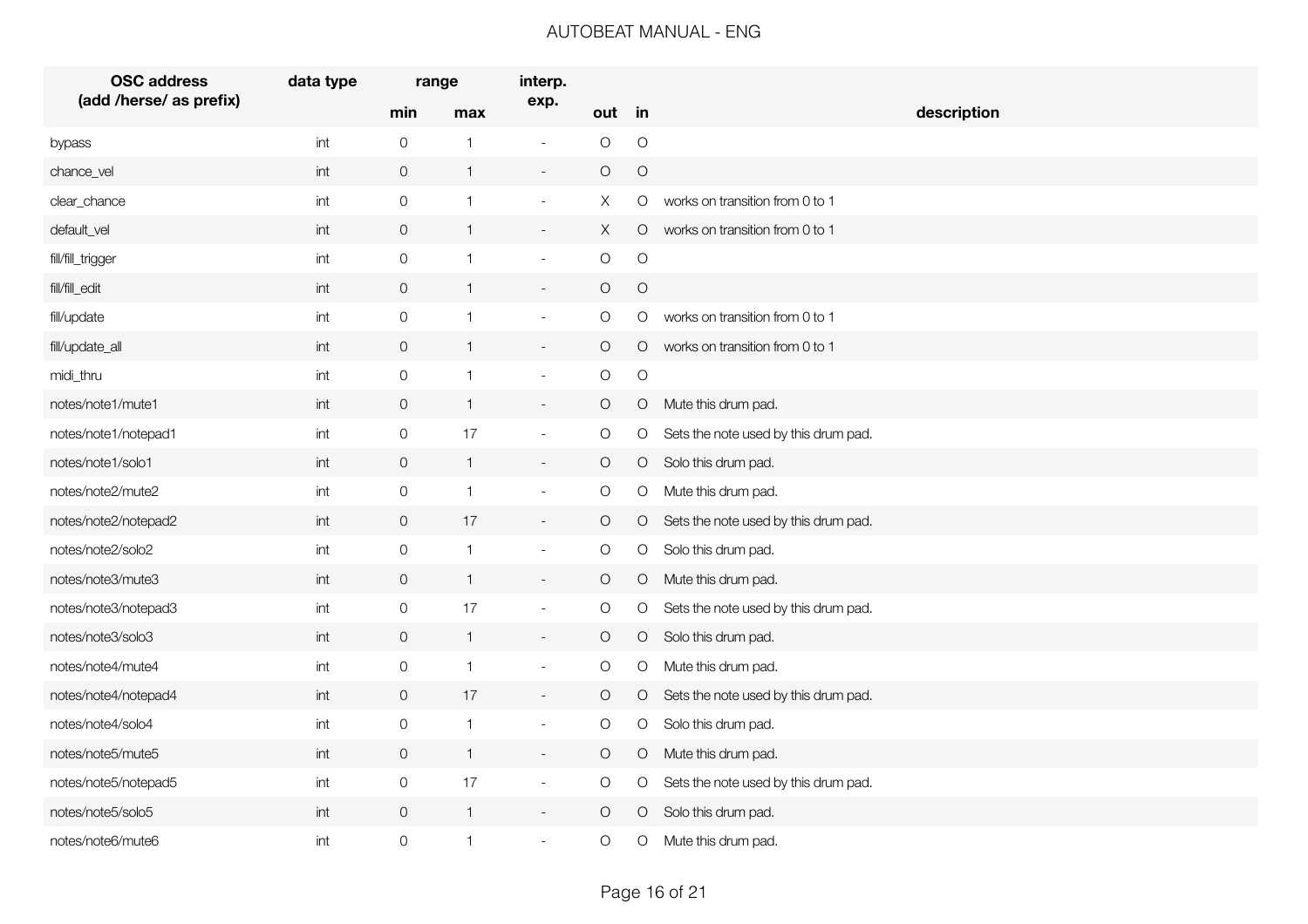| <b>OSC address</b>      | data type        | range          |                | interp.                  |            |            |                                                                                 |
|-------------------------|------------------|----------------|----------------|--------------------------|------------|------------|---------------------------------------------------------------------------------|
| (add /herse/ as prefix) |                  | min            | max            | exp.                     | out in     |            | description                                                                     |
| notes/note6/notepad6    | int              | $\overline{O}$ | 17             | $\overline{\phantom{a}}$ | $\bigcirc$ | $\circ$    | Sets the note used by this drum pad.                                            |
| notes/note6/solo6       | int              | $\mathsf O$    | $\mathbf{1}$   | $\overline{\phantom{a}}$ | $\bigcirc$ | O          | Solo this drum pad.                                                             |
| notes/note7/mute7       | int              | $\mathsf O$    | $\mathbf{1}$   | $\overline{\phantom{a}}$ | $\bigcirc$ | $\circ$    | Mute this drum pad.                                                             |
| notes/note7/notepad7    | int              | $\mathsf O$    | 17             | $\overline{\phantom{a}}$ | $\bigcirc$ | O          | Sets the note used by this drum pad.                                            |
| notes/note7/solo7       | int              | $\overline{0}$ | $\mathbf{1}$   | $\sim$                   | O          | $\circ$    | Solo this drum pad.                                                             |
| notes/note8/mute8       | int              | $\mathsf O$    | $\mathbf{1}$   | $\sim$                   | $\bigcirc$ | O          | Mute this drum pad.                                                             |
| notes/note8/notepad8    | int              | $\overline{O}$ | 17             | $\overline{\phantom{a}}$ | $\circ$    | $\circ$    | Sets the note used by this drum pad.                                            |
| notes/note8/solo8       | int              | $\mathsf O$    | $\mathbf{1}$   | $\overline{\phantom{a}}$ | $\bigcirc$ | O          | Solo this drum pad.                                                             |
| notes/oct_min           | int              | $\overline{O}$ | $\mathbf{1}$   | $\blacksquare$           | X          | $\circ$    | works on transition from 0 to 1                                                 |
| notes/oct_plus          | int              | $\mathsf O$    | $\mathbf{1}$   | $\overline{\phantom{a}}$ | X          | $\circ$    | works on transition from 0 to 1                                                 |
| notes/semitone_min      | int              | $\overline{O}$ | $\mathbf{1}$   | $\sim$                   | X          | $\circ$    | works on transition from 0 to 1                                                 |
| notes/semitone_plus     | int              | $\mathsf O$    | $\mathbf{1}$   | $\overline{\phantom{a}}$ | X          | $\circ$    | works on transition from 0 to 1                                                 |
| random_chance           | int              | $\overline{O}$ | $\mathbf{1}$   | $\overline{\phantom{a}}$ | X          | $\circ$    | works on transition from 0 to 1                                                 |
| random_n                | int              | $\overline{1}$ | 16             | $\overline{\phantom{a}}$ | $\bigcirc$ | $\bigcirc$ |                                                                                 |
| random_vel              | int              | $\overline{O}$ | $\mathbf{1}$   | $\blacksquare$           | Χ          | $\circ$    | works on transition from 0 to 1                                                 |
| slide1/chance           | float list (16x) | 0.             | $\mathbf{1}$ . | $\mathbf{1}$             | O          | O          | Modify these steps to modify chance to trigger a note on the step.              |
| slide1/fill             | float list (16x) | 0.             | $\mathbf{1}$ . | $\mathbf{1}$             | O          | $\circ$    | Modify these steps to modify chance to trigger a note on the step in fill mode. |
| slide1/length           | $\mathsf{int}$   | $\mathsf O$    | $\mathbf 5$    | $\overline{\phantom{a}}$ | $\bigcirc$ | O          | 1/32 1/16 1/8 1/4 1/2 1                                                         |
| slide1/offset           | int              | $\mathbf 0$    | 15             | $\blacksquare$           | $\bigcirc$ | $\bigcirc$ |                                                                                 |
| slide1/steps            | int              | $\overline{1}$ | 16             | $\overline{\phantom{a}}$ | $\bigcirc$ | $\bigcirc$ |                                                                                 |
| slide1/time_res         | int              | $\overline{0}$ | 17             | $\overline{\phantom{a}}$ | $\circ$    | $\circ$    | 32nt 32n 16nt 32nd 16n 8nt 16nd 8n 4nt 8nd 4n 2nt 4nd 2n 1nt 2nd 1n 1nd         |
| slide1/velocity         | int list (16x)   | $\overline{O}$ | 127            | $\overline{\phantom{a}}$ | $\bigcirc$ | O          | Modify these steps to modify velocity used for a triggered note on the step.    |
| slide2/chance           | float list (16x) | 0.             | 1.             | $\mathbf{1}$             | $\circ$    | O          | Modify these steps to modify chance to trigger a note on the step.              |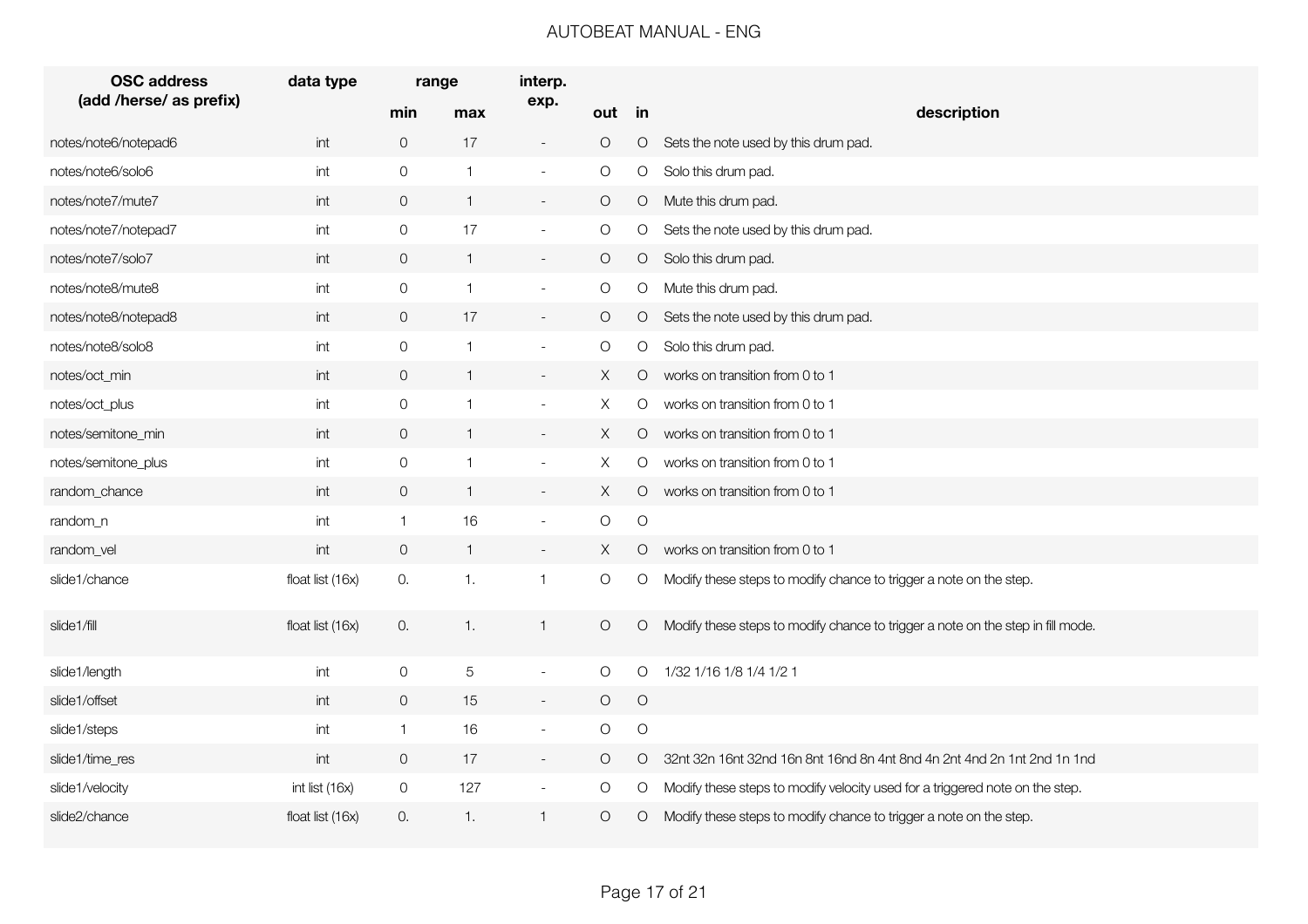| <b>OSC</b> address      | data type        | range          |                | interp.                     |            |            |                                                                                 |  |  |
|-------------------------|------------------|----------------|----------------|-----------------------------|------------|------------|---------------------------------------------------------------------------------|--|--|
| (add /herse/ as prefix) |                  | min            | max            | exp.                        | out in     |            | description                                                                     |  |  |
| slide2/fill             | float list (16x) | 0.             | 1.             | $\mathbf{1}$                | $\bigcirc$ | O          | Modify these steps to modify chance to trigger a note on the step in fill mode. |  |  |
| slide2/length           | int              | $\overline{O}$ | 5              | $\overline{\phantom{a}}$    | $\circ$    | $\circ$    | 1/32 1/16 1/8 1/4 1/2 1                                                         |  |  |
| slide2/offset           | int              | $\mathsf{O}$   | 15             | $\blacksquare$              | $\bigcirc$ | $\bigcirc$ |                                                                                 |  |  |
| slide2/steps            | int              | $\overline{1}$ | 16             | $\overline{\phantom{a}}$    | $\circ$    | $\bigcirc$ |                                                                                 |  |  |
| slide2/time_res         | $\mathsf{int}$   | $\mathsf{O}$   | 17             | $\mathbb{Z}^+$              | $\bigcirc$ | O          | 32nt 32n 16nt 32nd 16n 8nt 16nd 8n 4nt 8nd 4n 2nt 4nd 2n 1nt 2nd 1n 1nd         |  |  |
| slide2/velocity         | int list (16x)   | $\overline{0}$ | 127            | $\overline{\phantom{a}}$    | O          | $\circ$    | Modify these steps to modify velocity used for a triggered note on the step.    |  |  |
| slide3/chance           | float list (16x) | 0.             | 1.             | $\mathbf{1}$                | $\bigcirc$ | $\bigcirc$ | Modify these steps to modify chance to trigger a note on the step.              |  |  |
| slide3/fill             | float list (16x) | 0.             | $\mathbf{1}$ . | $\mathbf{1}$                | O          | O          | Modify these steps to modify chance to trigger a note on the step in fill mode. |  |  |
| slide3/length           | $\mathsf{int}$   | $\mathsf{O}$   | $\mathbf 5$    | $\mathcal{L}_{\mathcal{A}}$ | $\bigcirc$ | $\circ$    | 1/32 1/16 1/8 1/4 1/2 1                                                         |  |  |
| slide3/offset           | int              | $\overline{O}$ | 15             | $\sim$                      | $\bigcirc$ | $\bigcirc$ |                                                                                 |  |  |
| slide3/steps            | int              | $\mathbf{1}$   | 16             | $\overline{\phantom{a}}$    | $\bigcirc$ | $\bigcirc$ |                                                                                 |  |  |
| slide3/time_res         | int              | $\overline{0}$ | 17             | $\sim$                      | $\bigcirc$ | $\circ$    | 32nt 32n 16nt 32nd 16n 8nt 16nd 8n 4nt 8nd 4n 2nt 4nd 2n 1nt 2nd 1n 1nd         |  |  |
| slide3/velocity         | int list (16x)   | $\mathsf O$    | 127            | $\overline{\phantom{a}}$    | $\bigcirc$ | O          | Modify these steps to modify velocity used for a triggered note on the step.    |  |  |
| slide4/chance           | float list (16x) | 0.             | $\mathbf{1}$ . | $\mathbf{1}$                | $\bigcirc$ | $\bigcirc$ | Modify these steps to modify chance to trigger a note on the step.              |  |  |
| slide4/fill             | float list (16x) | 0.             | $\mathbf{1}$ . | $\mathbf{1}$                | $\circ$    | O          | Modify these steps to modify chance to trigger a note on the step in fill mode. |  |  |
| slide4/length           | int              | $\overline{O}$ | 5              | $\overline{\phantom{a}}$    | $\bigcirc$ | $\circ$    | 1/32 1/16 1/8 1/4 1/2 1                                                         |  |  |
| slide4/offset           | int              | $\mathsf O$    | 15             | $\overline{\phantom{a}}$    | $\bigcirc$ | $\circ$    |                                                                                 |  |  |
| slide4/steps            | int              | $\mathbf{1}$   | 16             | $\sim$                      | $\bigcirc$ | $\bigcirc$ |                                                                                 |  |  |
| slide4/time_res         | int              | $\mathsf O$    | 17             | $\overline{\phantom{a}}$    | O          | O          | 32nt 32n 16nt 32nd 16n 8nt 16nd 8n 4nt 8nd 4n 2nt 4nd 2n 1nt 2nd 1n 1nd         |  |  |
| slide4/velocity         | int list (16x)   | $\overline{O}$ | 127            | $\overline{\phantom{a}}$    | $\bigcirc$ | $\circ$    | Modify these steps to modify velocity used for a triggered note on the step.    |  |  |
| slide5/chance           | float list (16x) | 0.             | 1.             | $\mathbf{1}$                | O          | O          | Modify these steps to modify chance to trigger a note on the step.              |  |  |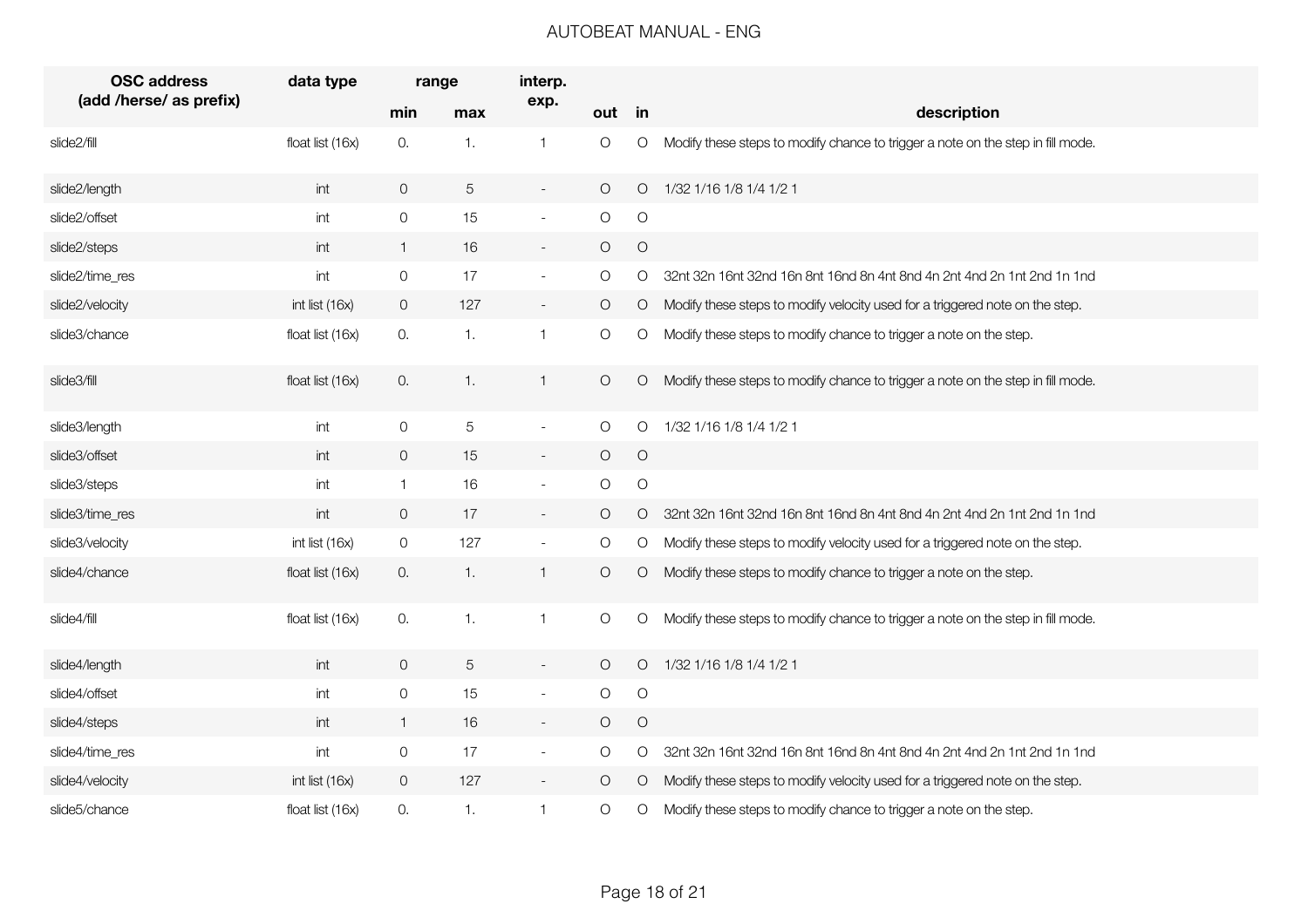| <b>OSC address</b>      | data type        | range               |                  | interp.                  |            |            |                                                                                 |
|-------------------------|------------------|---------------------|------------------|--------------------------|------------|------------|---------------------------------------------------------------------------------|
| (add /herse/ as prefix) |                  | min                 | max              | exp.                     | out in     |            | description                                                                     |
| slide5/fill             | float list (16x) | 0.                  | $\left(1\right)$ | $\overline{1}$           | $\bigcirc$ | $\bigcirc$ | Modify these steps to modify chance to trigger a note on the step in fill mode. |
| slide5/length           | int              | $\mathsf O$         | $\,$ 5 $\,$      | $\overline{\phantom{a}}$ | $\bigcirc$ | $\circ$    | 1/32 1/16 1/8 1/4 1/2 1                                                         |
| slide5/offset           | int              | $\overline{0}$      | 15               | $\sim$                   | $\bigcirc$ | $\bigcirc$ |                                                                                 |
| slide5/steps            | int              | $\mathbf{1}$        | 16               | $\overline{\phantom{a}}$ | $\bigcirc$ | $\bigcirc$ |                                                                                 |
| slide5/time_res         | int              | $\overline{0}$      | 17               | $\blacksquare$           | O          | $\circ$    | 32nt 32n 16nt 32nd 16n 8nt 16nd 8n 4nt 8nd 4n 2nt 4nd 2n 1nt 2nd 1n 1nd         |
| slide5/velocity         | int list (16x)   | $\mathsf{O}\xspace$ | 127              | $\overline{\phantom{a}}$ | $\bigcirc$ | $\bigcirc$ | Modify these steps to modify velocity used for a triggered note on the step.    |
| slide6/chance           | float list (16x) | 0.                  | $\mathbf{1}$ .   | $\mathbf{1}$             | $\bigcirc$ | $\bigcirc$ | Modify these steps to modify chance to trigger a note on the step.              |
| slide6/fill             | float list (16x) | 0.                  | $\mathbf{1}$ .   | $\mathbf{1}$             | $\bigcirc$ | $\bigcirc$ | Modify these steps to modify chance to trigger a note on the step in fill mode. |
| slide6/length           | int              | $\mathsf{O}\xspace$ | $\,$ 5 $\,$      | $\overline{\phantom{a}}$ | $\circ$    | $\circ$    | 1/32 1/16 1/8 1/4 1/2 1                                                         |
| slide6/offset           | int              | $\mathsf{O}$        | 15               | $\sim$                   | $\bigcirc$ | $\bigcirc$ |                                                                                 |
| slide6/steps            | int              | $\mathbf{1}$        | 16               | $\overline{\phantom{a}}$ | $\bigcirc$ | $\bigcirc$ |                                                                                 |
| slide6/time_res         | int              | $\mathsf O$         | 17               | $\overline{\phantom{a}}$ | O          | $\circ$    | 32nt 32n 16nt 32nd 16n 8nt 16nd 8n 4nt 8nd 4n 2nt 4nd 2n 1nt 2nd 1n 1nd         |
| slide6/velocity         | int list $(16x)$ | $\overline{0}$      | 127              | $\sim$                   | $\bigcirc$ | $\circ$    | Modify these steps to modify velocity used for a triggered note on the step.    |
| slide7/chance           | float list (16x) | 0.                  | $\mathbf{1}$ .   | $\mathbf{1}$             | $\bigcirc$ | $\bigcirc$ | Modify these steps to modify chance to trigger a note on the step.              |
| slide7/fill             | float list (16x) | 0.                  | $\mathbf{1}$ .   | $\mathbf{1}$             | O          | $\circ$    | Modify these steps to modify chance to trigger a note on the step in fill mode. |
| slide7/length           | int              | $\mathbf 0$         | $\mathbf 5$      | $\overline{\phantom{a}}$ | $\bigcirc$ | $\circ$    | 1/32 1/16 1/8 1/4 1/2 1                                                         |
| slide7/offset           | int              | $\overline{0}$      | 15               | $\overline{\phantom{a}}$ | $\bigcirc$ | $\bigcirc$ |                                                                                 |
| slide7/steps            | int              | $\vert$ 1           | 16               | $\sim$                   | $\bigcirc$ | $\bigcirc$ |                                                                                 |
| slide7/time_res         | int              | $\overline{0}$      | 17               | $\sim$                   | O          | $\circ$    | 32nt 32n 16nt 32nd 16n 8nt 16nd 8n 4nt 8nd 4n 2nt 4nd 2n 1nt 2nd 1n 1nd         |
| slide7/velocity         | int list (16x)   | $\overline{O}$      | 127              | $\overline{\phantom{a}}$ | O          | $\circ$    | Modify these steps to modify velocity used for a triggered note on the step.    |
| slide8/chance           | float list (16x) | 0.                  | $\overline{1}$ . | $\mathbf{1}$             | $\bigcirc$ | $\circ$    | Modify these steps to modify chance to trigger a note on the step.              |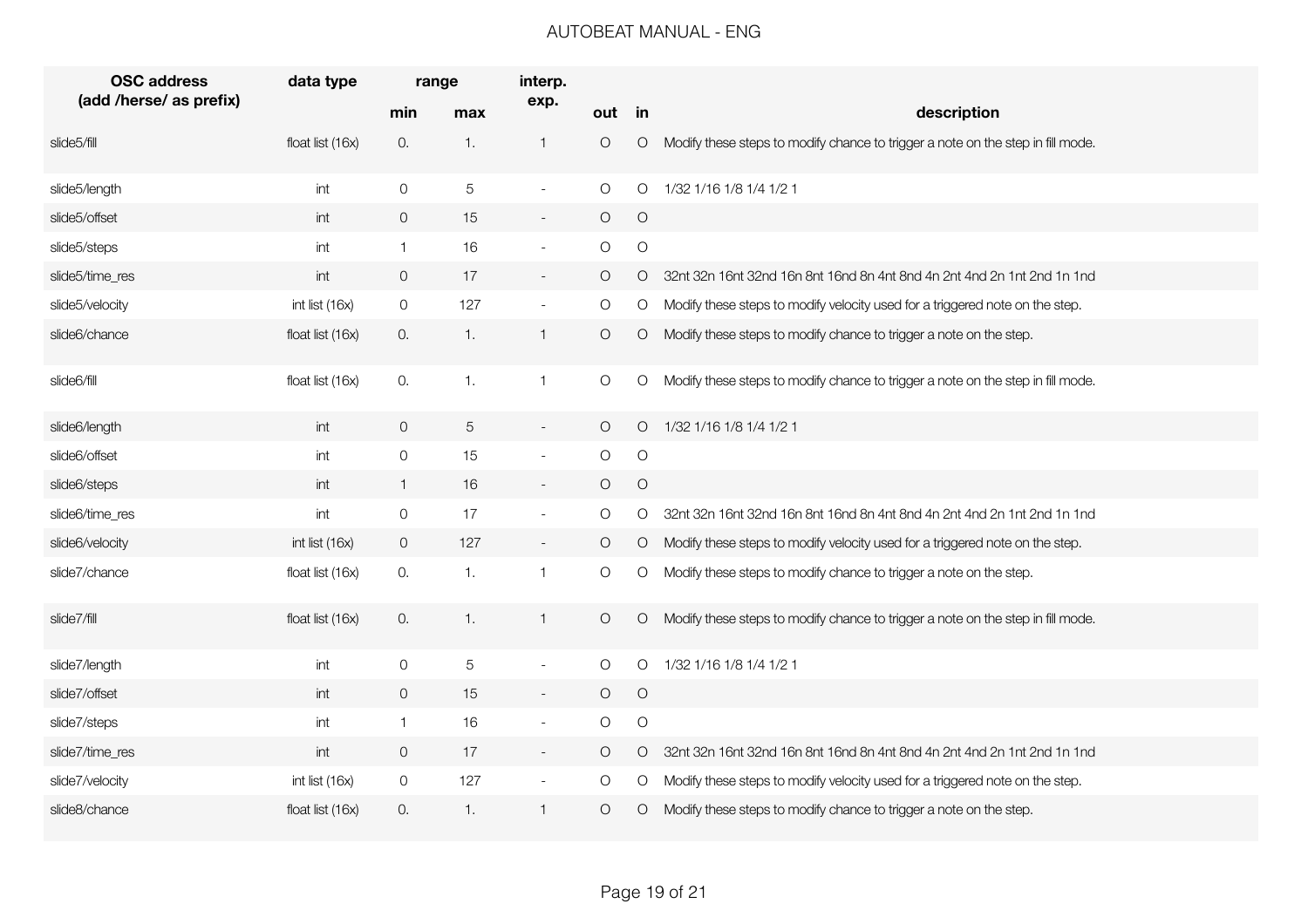| <b>OSC address</b>      | data type          | range          |      | interp. |          |            |                                                                                 |  |  |
|-------------------------|--------------------|----------------|------|---------|----------|------------|---------------------------------------------------------------------------------|--|--|
| (add /herse/ as prefix) |                    | min            | max  | exp.    | out in   |            | description                                                                     |  |  |
| slide8/fill             | float list $(16x)$ | 0.             | 1.   |         | $\circ$  | $\circ$    | Modify these steps to modify chance to trigger a note on the step in fill mode. |  |  |
| slide8/length           | int                | $\mathbf 0$    | 5    | $\sim$  | $\circ$  | $\circ$    | 1/32 1/16 1/8 1/4 1/2 1                                                         |  |  |
| slide8/offset           | int                | 0              | 15   | $\sim$  | $\circ$  | $\circ$    |                                                                                 |  |  |
| slide8/steps            | int                |                | 16   | $\sim$  | $\circ$  | $\circ$    |                                                                                 |  |  |
| slide8/time_res         | int                | $\overline{O}$ | 17   | $\sim$  | $\circ$  | $\bigcirc$ | 32nt 32n 16nt 32nd 16n 8nt 16nd 8n 4nt 8nd 4n 2nt 4nd 2n 1nt 2nd 1n 1nd         |  |  |
| slide8/velocity         | int list (16x)     | 0              | 127  | $\sim$  | $\circ$  | $\circ$    | Modify these steps to modify velocity used for a triggered note on the step.    |  |  |
| swing                   | float              | 0.             | 100. |         | $\circ$  | $\circ$    |                                                                                 |  |  |
| store                   | int                |                | 8    | $\sim$  | $\times$ | $\circ$    | Works only with values 1, 2, 4 and 8.                                           |  |  |